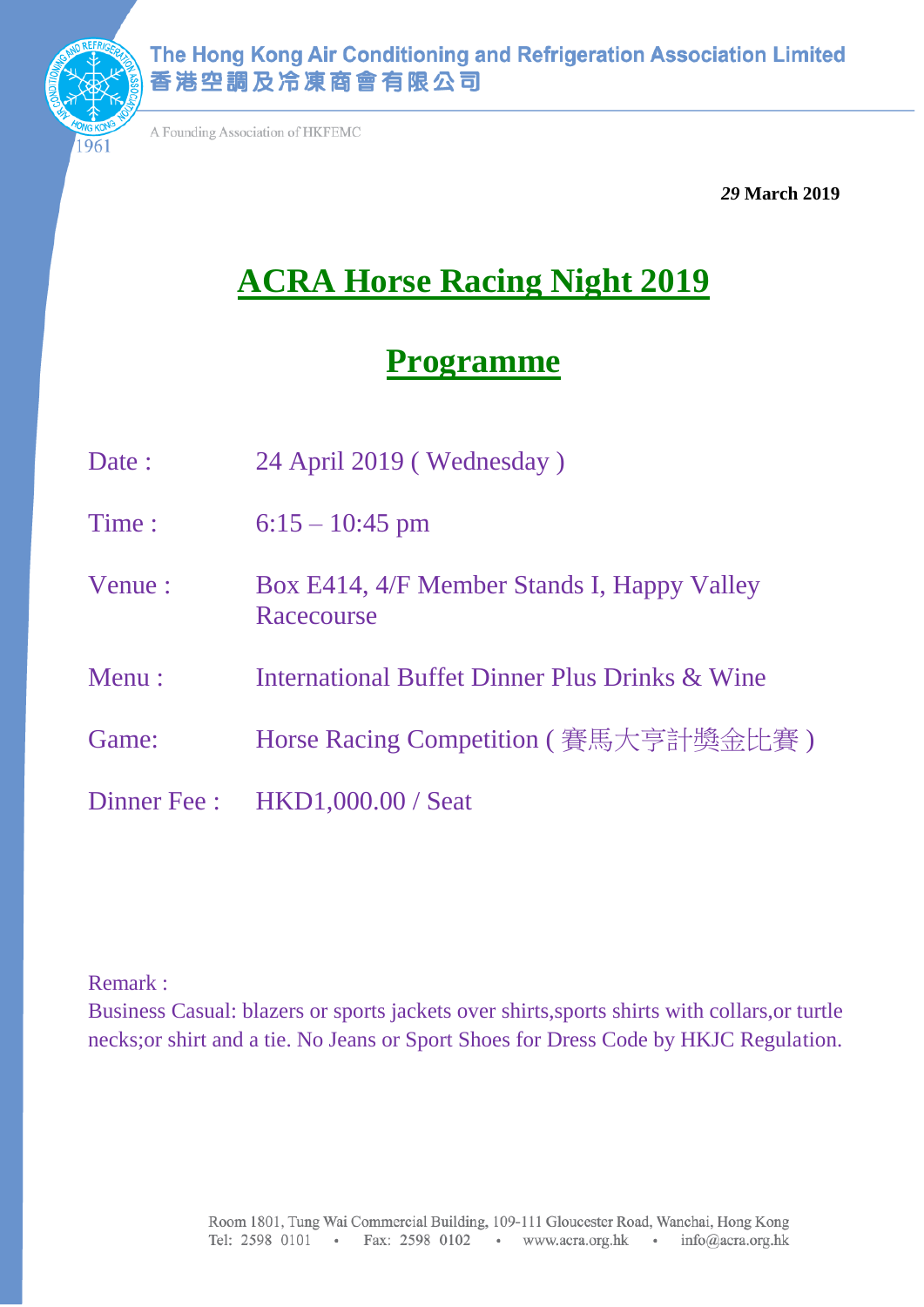

A Founding Association of HKFEMC

**29 March 2019**

# **Reply Slip**

TO : Miss Aris Chiu

(E-mail: [arischiu@acra.org.hk](mailto:arischiu@acra.org.hk) or Fax No.: 2598-0102)

I would like to reserve \_\_\_\_\_\_\_\_\_\_ seat(s) for Horse Racing Night to be held on **24 April 2019** (Wednesday) with total amount HK\$\_\_\_\_\_\_\_\_\_(Max. 2 seats per Member).

#### **PAYMENT:**

Please prepare a crossed cheque in advance payable to '**The Hong Kong Air Conditioning and Refrigeration Association Limited**' and send to **Room 1801, Tung Wai Comm. Bldg., 109-111 Gloucester Road, Wanchai, Hong Kong (Attn: Ms Aris Chiu)** together with this reply slip.

**Remarks:** 

**(a)Your reservation will be dealt with first come , first served basis on or before 17 April 2019. (Max. 30 persons)**

**(b)The participants will be put on waiting list if more than 2 seats.** 

| Signature: | Date: $\qquad \qquad$ |
|------------|-----------------------|